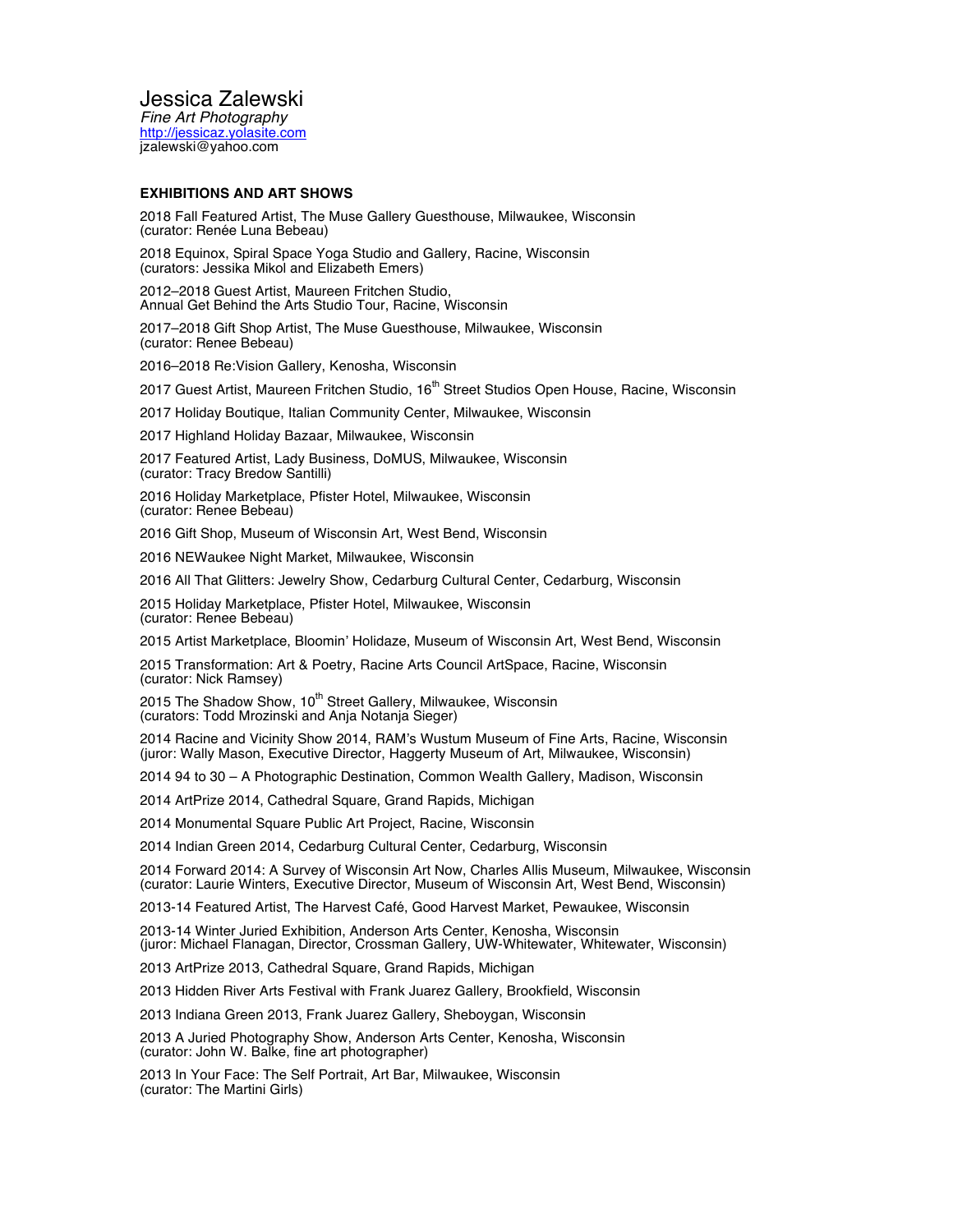2013 Spring Featured Artist, The Waxwing, Shorewood, Wisconsin

2013 Featured Member Exhibition: cinephile, Walker's Point Center for the Arts, Milwaukee, Wisconsin

2012-13 6th Annual Coalition of Photographic Arts (CoPA) Juried Exhibition, Walker's Point Center for the Arts, Milwaukee, Wisconsin (juror: Graeme Reid, Director of Collections, Museum of Wisconsin Art, West Bend, Wisconsin)

2012 [un]finished, EFFJAY PROJEKTS Gallery, Sheboygan, Wisconsin (curator: Becky Tesch)

2012 Featured Artist, The Waxwing, Shorewood, Wisconsin

2012 Beyond the Canvas, Milwaukee Artists Resource Network, Milwaukee, Wisconsin

2012 Arts and the Rivers Contest Finalist, Discovery World, Milwaukee, Wisconsin (juror: Barbara Brown Lee, Milwaukee Art Museum)

2012 Walker's Point Center for the Arts Members' Show, Milwaukee, Wisconsin

2012 Quick Response: Artists on the Root River (invitational), Black-Eyed Press, Racine, Wisconsin

2012 Indiana Green 2012, EFFJAY PROJEKTS Gallery, Sheboygan, Wisconsin (jurors: Melissa Dorn Richards, Plaid Tuba and Frank Juarez, EFFJAY PROJEKTS Owner)

2012 Affiliate Artist, Mandel Group Creative Studio directed by Plaid Tuba, Milwaukee, Wisconsin

2011 Madonna & Child: Interpreted, Soups On, Milwaukee, Wisconsin (curator: Bill Zuback, fine art photographer and independent curator)

2011 ArtPrize, Westminster Presbyterian Church, Grand Rapids, Michigan

2011 Featured Artist–Solo Photography Exhibition, Leenhouts Gallery, Milwaukee, Wisconsin

2011 Things on a String: A Group Installation Show, MARN Gallery, Milwaukee, Wisconsin

2011 Arts and the Rivers Contest Finalist, Milwaukee Institute of Art & Design (MIAD), Milwaukee, Wisconsin

2011 Northern Spark Festival, Minneapolis, Minnesota

2011 Aqua Bleu, Racine Art Council artspace, Racine, Wisconsin (curated by Jessica Z Schafer)

2011 Milwaukee Artists Resource Network (MARN) Art Treasure Hunt, Milwaukee, Wisconsin

2011 Gallery B4S, Racine, Wisconsin

2011 Kenosa/Racine Arts Network (KRAN) Show, Part 2, Racine Arts Council, Kenosha, Wisconsin

2010 An Exhibition of Visual Images–A Juried Photography Show, Anderson Arts Center, Kenosha, Wisconsin (jurors: J.P. Atterberry, Alan Magayne-Roshak and Frances J. Paquette)

2010 Kenosha/Racine Arts Network (KRAN) Show, Artworks, Kenosha, Wisconsin

2010 Artbeat's One-Year Anniversary Showcase, Hide House, Bay View, Wisconsin

2010 Guildess hosts FLOW Juried Art Exhibition, Live Artists Studio, Milwaukee, Wisconsin (juror: Naomi Shersty, Visiting Assistant Professor of Photography, Peck School of the Arts, University of Wisconsin, Milwaukee, Wisconsin)

2010 Milwaukee Artists Resource Network Salon V Show, Hotel for the Arts, Milwaukee, Wisconsin

2009 3rd Annual Coalition of Photographic Arts (CoPA) Juried Exhibition, Walker's Point Center for the Arts, Milwaukee, Wisconsin (juror: Paul Ha, Director of Contemporary Art Museum, St. Louis, Missouri)

2009 Wisconsin Photography 2009, RAM's Wustum Museum of Fine Arts, Racine, Wisconsin (juror: Rod Slemmons, Executive Director, The Museum of Contemporary Photography, Columbia College, Chicago, Illinois)

2009 The Park East Museum & Information Center, IN:SITE Park East Corridor Project Milwaukee, Wisconsin

2009 Guildess hosts Reclaiming Beauty, Milwaukee, Wisconsin

2009 3rd Annual Lesbian Alliance Art Show – Mother Earth in Daily Life, LGBT Center, Milwaukee, Wisconsin

2009 Wisconsin Artists Biennial, Rahr-West Art Museum, Manitowoc, Wisconsin (juror: Mark Pascale, Associate Curator of Prints and Drawings, The Art Institute of Chicago, Illinois)

2009 Exposure - Urban Photography Challenge, Milwaukee Art Museum, Milwaukee, Wisconsin

2009 Guildess hosts Rouge: A Feminist Art Show, Kunzelman-Esser Gallery, Milwaukee, Wisconsin

2009 Arts and Rivers Contest Finalist, Milwaukee Riverkeepers, Milwaukee, Wisconsin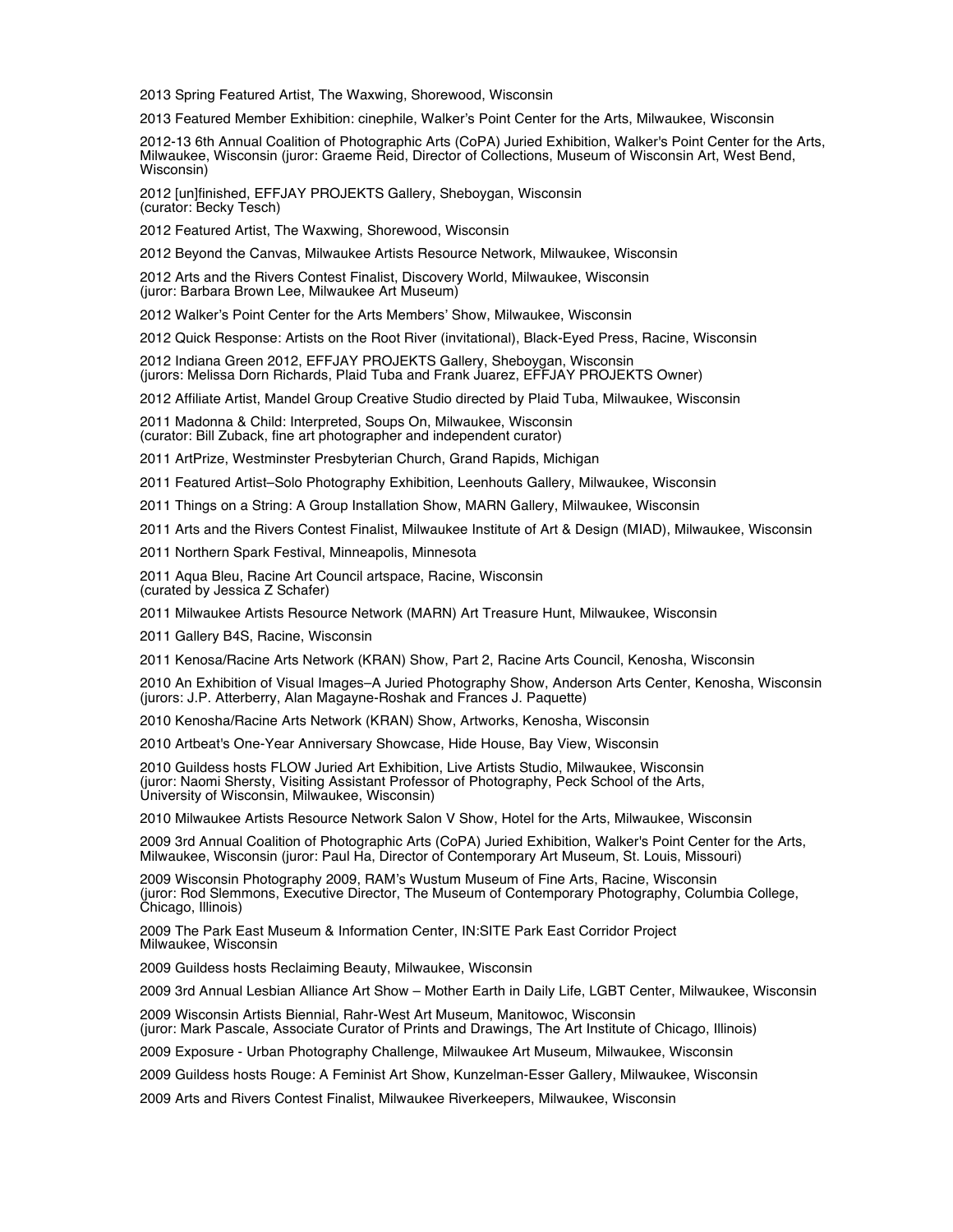(juror: Annemarie Sawkins, Ph.D., Associate Curator, Haggerty Museum of Art)

2009 Memory – Open Juried Art Show, The Tenth Street Gallery, Milwaukee, Wisconsin (juror: Carrie Hoelzer, M.F.A., Peck School of the Arts, University of Wisconsin, Milwaukee, Wisconsin)

2008 Winter Juried Exhibition, Anderson Arts Center, Kenosha, Wisconsin (juror: Harry J. Wirth, Professor, School of Art, Northern Illinois University, DeKalb, Illinois

2008 Racine and Vicinity Show: An All Media Juried Competition, RAM's Wustum Museum of Fine Arts, Racine, Wisconsin

2008 Vital Source's Random Exposure 3: The Show, Jury Selection, Eisner Museum, Milwaukee, Wisconsin

## **AWARDS AND HONORS**

2012 Honorable Mention, 1st Annual Cell Phone Camera Competition, Worldwide Photography Gala Awards

2012 Featured Member Exhibition – 1 of 4 awarded at Featured Members' Show, Walker's Point Center for the Arts, Milwaukee, Wisconsin

2011 Second Place Award – Cultural and Historic Features, Wisconsin's Great Lakes Photo Contest 2011, Wisconsin Department of Natural Resources

2010 Second Place Award, An Exhibition of Visual Images–A Juried Photography Show, Anderson Arts Center, Kenosha, Wisconsin

2010 Editor's Choice, Wisconsin Trails Magazine Photo Contest 2010

# **COMMUNITY ACTIVITIES**

2016-18 Planning Committee Member, Family Reunion Music Festival, Racine, Wisconsin

2014-18 Steering Committee Member, ArtRoot, Racine, Wisconsin

2011-18 Planning Committee Member, get Behind the Arts Studio Tour, Kenosha and Racine, Wisconsin

2009-18 Programming Committee Member for Milwaukee Show, Features and Short Films, Milwaukee Film Festival, Milwaukee, Wisconsin

2010-17 Grant Committee Member, Racine Arts Council, Racine, Wisconsin

2010-12 Board Member, Coalition of Photographic Arts (CoPA), Milwaukee, Wisconsin

2010 Event Planning Committee Member, Milwaukee Artist Marketplace, Milwaukee, Wisconsin

2009-10 Founding Board Member, Guildess: Contemporary Women's Art Collective, Milwaukee, Wisconsin

2008 Milwaukee Show Judge, Milwaukee Film, Milwaukee, Wisconsin

2005-07 World Shorts Programming and Milwaukee Shorts Programming Committee Member, Milwaukee International Film Festival, Milwaukee, Wisconsin

### **EDUCATION**

M.B.A., May 2002, University of Massachusetts, Isenberg School of Management, Amherst, Massachusetts B.A. in History and French Language & Literature, January 1995, Smith College, Northampton, Massachusetts Studied at University of Paris, The Sorbonne as part of the Junior Year Abroad Program, 1993-94

#### **AFFILIATIONS**

Material Studios + Gallery ArtRoot Racine Milwaukee Film Art City Contributor, Milwaukee Journal Sentinel

## **COLLECTIONS**

Onlight, Milwaukee, Wisconsin Private collections